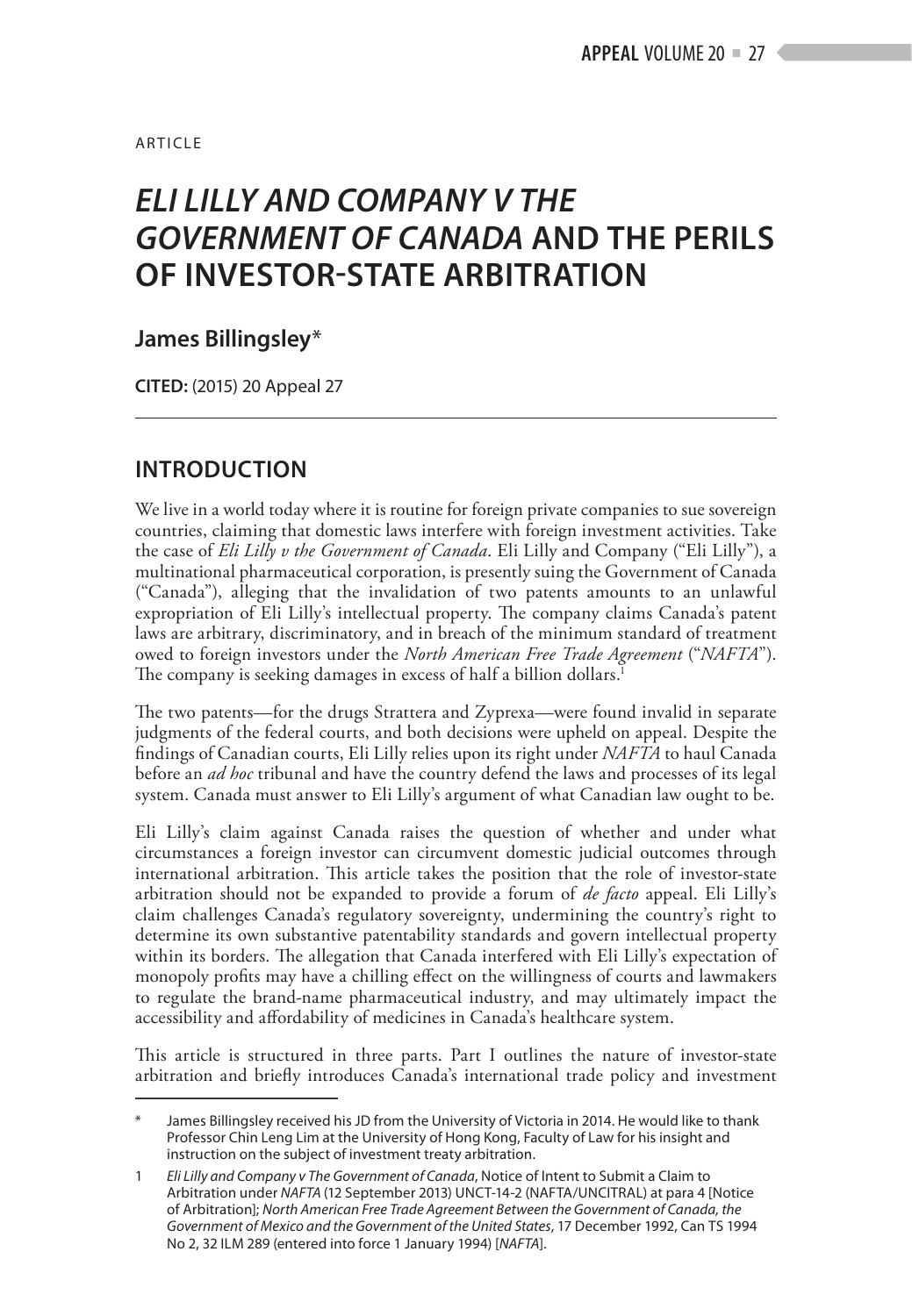treaty regime. Part II critically discusses Eli Lilly's arbitration claim and the substantive *NAFTA* provisions on which the claim rests. It is argued that the treaty obligations material to Eli Lilly's claim—the minimum standard of treatment and expropriation provisions—should be interpreted to properly balance foreign investment protection with domestic policy autonomy. Part III considers the implications of Eli Lilly's claim for Canada's judicial and regulatory sovereignty, and comments more generally on the risks of allowing foreign investors to circumvent domestic legal processes through investor-state arbitration.

# **PART I. CANADA'S INTERNATIONAL TRADE POLICY AND INVESTMENT TREATY REGIME**

Investor-state arbitration is a dispute settlement process recognized under public international law whereby a foreign investor is granted the right to bring a claim directly against the government hosting its investment. A tribunal presides over the dispute and decides whether the host government has breached its obligations towards the foreign investor and should be liable for damages. Investor-state tribunals derive their jurisdiction from international trade agreements, in which states agree to be bound by certain obligations in regard to foreign investment.

As of 1 June 2013, Canada has signed thirty-three bilateral investment treaties ("BITs"), which are referred to in Canada as Foreign Investment Promotion and Protection Agreements.2 With respect to multilateral agreements, Canada is a party to *NAFTA* along with the United States and Mexico. More recently, Canada signed a *Comprehensive Economic and Trade Agreement* ("*CETA*") with the European Union and became a party to the ongoing *Trans-Pacific Partnership* ("*TPP*") negotiations.<sup>3</sup> Canada also recently ratified the World Bank's *International Centre for Settlement of Investment Disputes* ("*ICSID*") *Convention*, a multilateral treaty that institutionalizes foreign investment dispute resolution.<sup>4</sup>

Canada's growing thirst for bilateral and multilateral trade agreements is consistent with the government's new international trade plan, which is said to adopt a "marketfirst approach to foreign policy."<sup>5</sup> Trade agreements are intended to both enhance the

<sup>2</sup> Canada has signed and ratified agreements with Argentina, Armenia, Bangladesh, Barbados, Bosnia and Herzegovina, Costa Rica, Croatia, Czech Republic, Ecuador, Egypt, Hungary, Jordan, Latvia, Lebanon, Panama, Peru, Philippines, Poland, Romania, Russian Federation, Singapore, Slovakia, Thailand, Trinidad and Tobago, Ukraine, Uruguay, and Venezuela. Agreements with Benin, China, El Salvador, Kuwait, South Africa, and the United Republic of Tanzania have been signed but are not yet in force: *Bilateral Investment Treaties signed by Canada*, UNCTAD (2013), online: <http://unctad.org/Sections/dite\_pcbb/docs/bits\_canada.pdf>.

<sup>3</sup> *Canada-European Union Comprehensive Economic and Trade Agreement* (agreed in principle 18 October 2013; ratification expected in 2015). Canada entered TPP negotiations 8 October 2012: Foreign Affairs, Trade and Development Canada, *Trans-Pacific Partnership Free Trade Agreement Negotiations* (last updated November 2013), online: <http://www.international.gc.ca/tradeagreements-accords-commerciaux/agr-acc/tpp-ptp/index.aspx>.

<sup>4</sup> Julius Melnitzer, "Canada ratifies World Bank's ICSID Convention", *Financial Post* (2 November 2013), online: <http://business.financialpost.com/2013/11/02/canada-raitifes-world-banks-icsidconvention>; *Convention on the Settlement of Investment Disputes between States and Nationals of Other States.*

<sup>5</sup> John Ibbitson, "Tories' new foreign-affairs vision shifts focus to 'economic diplomacy'", *The Globe and Mail* (27 November 2013) online: <http://www.theglobeandmail.com/news/politics/ tories-new-foreign-affairs-vision-shifts-focus-to-economic-diplomacy/article15624653>; see also Department of Foreign Affairs, Trade and Development Canada, *Global Markets Action Plan: The Blueprint for Creating Jobs and Opportunities for Canadians Through Trade* (27 November 2013), online: <http://international.gc.ca/global-markets-marches-mondiaux/assets/pdfs/planeng.pdf>.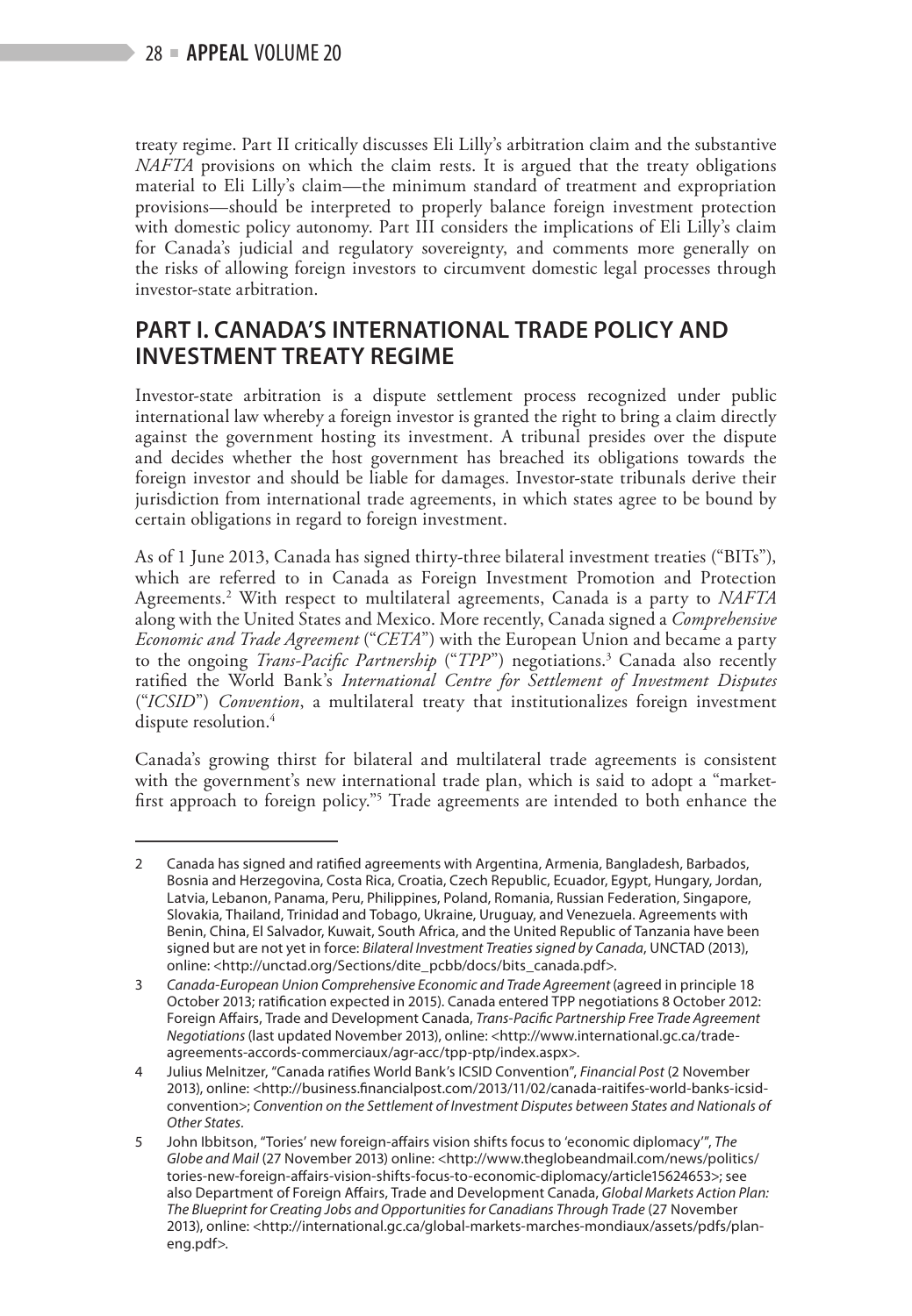protection afforded to Canadian investors abroad as well as promote foreign investment within Canada. Central to Canada's approach in negotiating trade agreements is the inclusion of investor-state dispute resolution provisions.<sup>6</sup> For example, Section B of Chapter 11 of *NAFTA* provides that an "investor of a Party may submit to arbitration [...] a claim that another Party has breached an obligation [...] and that the investor has incurred loss or damage by reason of, or arising out of, that breach."7 This provision allows a foreign investor to bring a claim directly against a host state on the basis that the state breached one or more of its Chapter 11 substantive treaty obligations. These obligations include national treatment (Article 1102), most-favoured-nation treatment (Article 1103), minimum standard of treatment (Article 1105), performance requirements (Article 1106), transfer provisions (Article 1109), and requirements for expropriation and compensation (Article 1110).

Historically, foreign investors from capital-exporting states used investor-state arbitration to protect themselves from the expropriation or nationalization of their assets. Foreign investors viewed the international nature of arbitration as more reliable than the national court systems of developing host states.8 Today, however, some countries question the purported utility of resolving foreign investment disputes through investor-state arbitration. Australia—an advanced capitalist democracy with a rule of law culture similar to that of Canada—openly renounced the inclusion of arbitration in future BIT negotiations.9 More recently, some German officials have objected to the inclusion of the investor-state dispute settlement provisions in the Canada-European Union *CETA*, on the basis that the provisions inhibit a host state from passing domestic measures in the public interest.<sup>10</sup>

Other critics argue that investor-state arbitration lacks transparency and institutional independence, that conflicts of interest are common among arbitrators, and that the structural failings of the system raise a reasonable apprehension of bias in favour of investor rights.11 Proponents of investor-state arbitration, in contrast, argue that the process provides a neutral and convenient forum for resolving disputes, and that investment treaties themselves impose reasonable obligations upon governments.

While evaluating the arguments for or against investor-state arbitration is beyond the scope of this article, the debate is relevant to the extent that it colours the nature of Eli Lilly's arbitration claim—a challenge to the "promise doctrine" of patentability.

<sup>6</sup> See, for example, Canada's Model Foreign Investment Promotion and Protection Agreement: *Agreement Between Canada and -- for the Promotion and Protection of Investments*, online: <www.international.gc.ca/trade-agreements-accords-commerciaux/agr-acc/fipa-apie/index. aspx?lang=eng>.

<sup>7</sup> *NAFTA*, *supra* note 1, art 1116.

<sup>8</sup> Andreas F Lowenfeld, "The Responsibility of Host States to Foreign Investors: Customary International Law" in *International Economic Law*, 2d ed (London: Oxford University Press, 2008) at 483-85.

<sup>9</sup> See Leo E Trakman, "Choosing Domestic Courts Over Investor-State Arbitration: Australia's Repudiation of the Status Quo" (2012) 35:3 UNSW Law Journal 979 at 981.

<sup>10</sup> Gordon Isfeld, "Canada, EU leaders sign *CETA* pact despite German concerns", *Financial Post* (26 September 2014) online: <http://business.financialpost.com/ 2014/09/26/stephen-harper-euleaders-meet-amid-ceta-cloud>.

<sup>11</sup> George Kahale III, "Is Investor-State Arbitration Broken?", *Transnational Dispute Management* 7 (October 2012) online: <http://www.transnational-dispute-management.com/article. asp?key=1918>; see also Gus Van Harten, "Toward an independent rules-based system of trade and investment", *MacDonald-Laurier Institute Commentary* (28 September 2011) online: <http:// www.macdonaldlaurier.ca/files/pdf/State-Investor-Arbitration-Commentary-Sept-28-2011.pdf>.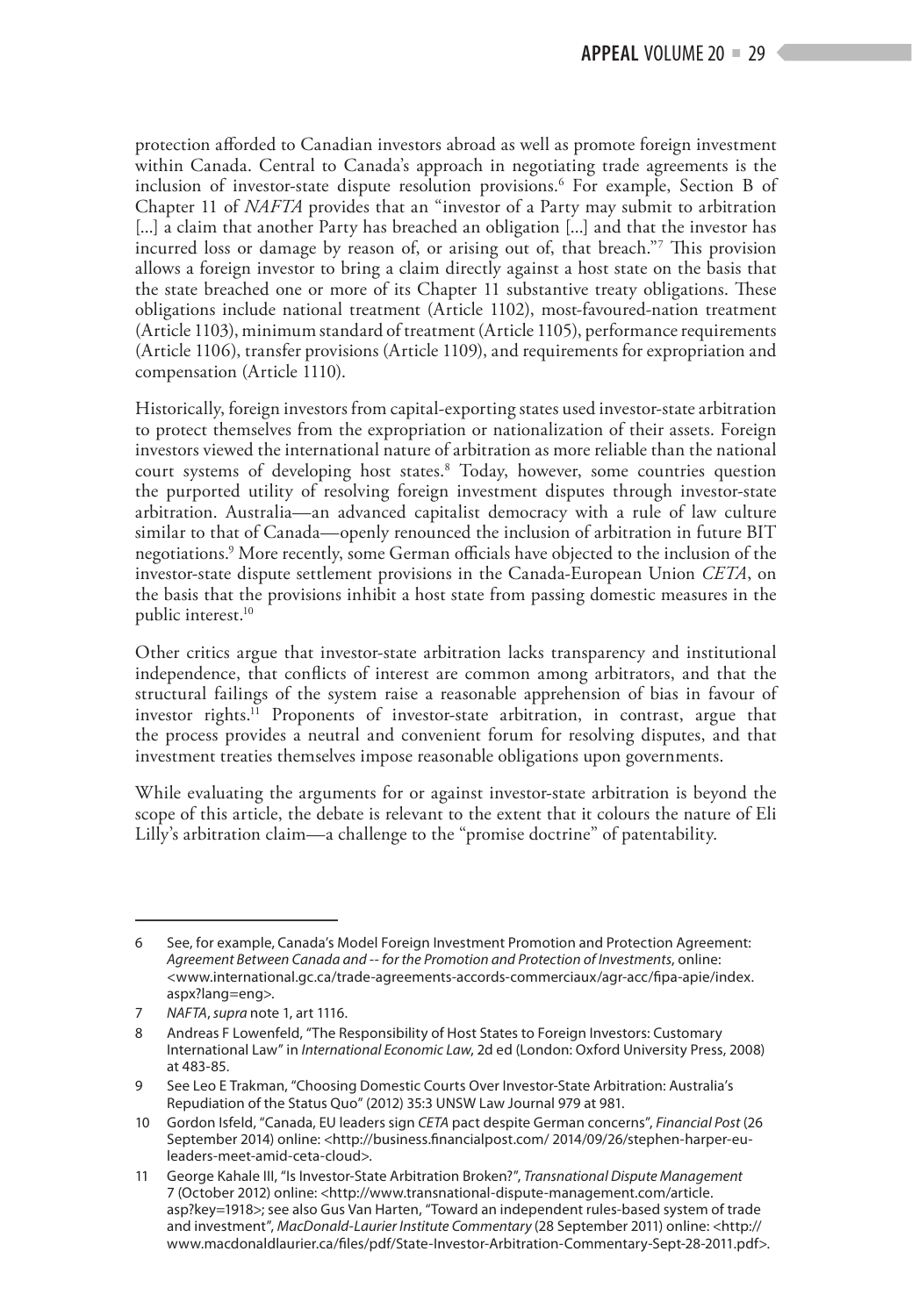# **PART II. ELI LILLY'S CHALLENGE TO THE PROMISE DOCTRINE**

Eli Lilly's claim rests on the invalidation of two of its patents—one for the drug Strattera (atomoxetine), used to treat attention deficit hyperactivity disorder, and the other for the drug Zyprexa (olanzapine), used to treat schizophrenia and related psychotic disorders.12 Canadian federal courts invalidated the patents on the grounds that Eli Lilly failed to demonstrate or soundly predict the promised utility of the inventions at the time the patents were respectively filed.<sup>13</sup> The separate trial decisions were upheld at the Federal Court of Appeal, and leave to the Supreme Court of Canada was refused on both occasions.14 In the case of Zyprexa, the Supreme Court of Canada made a rare order for an oral hearing of the application for leave to appeal. Notwithstanding the process afforded to Eli Lilly, the company alleges that the "improvident loss" of its patents was a breach of Canada's obligations under *NAFTA*. 15 Before discussing the *NAFTA* obligations at issue in Eli Lilly's claim, it is important to understand the legal grounds upon which the patents were invalidated.

To patent a drug, a pharmaceutical company must be able to prove that the drug has an intended use.<sup>16</sup> A "mere scintilla of utility" will normally suffice, unless the inventor discloses a promise of utility in the patent.<sup>17</sup> Where a pharmaceutical patent *promises* utility—by specifying an advantage of using the drug—that promise must be demonstrated or soundly predicted prior to the filing of the patent application. A patent that does not demonstrate or soundly predict its stated promise can be found to be invalid, and evidence of pharmacological utility after the filing date will not validate an otherwise invalid patent*.* Unlike the law of the United States, Canadian courts will generally not accept post-patent proof for the purpose of turning "dross into gold."18 In a unanimous decision of the Supreme Court of Canada, Justice Binnie justified the doctrine on the grounds that "the public is entitled to obtain a solid teaching in exchange for the patent rights."19 The promise doctrine reflects the principle that monopoly rights are extended to a patented invention in exchange for the disclosure of that invention

<sup>12</sup> Notice of Arbitration, *supra* note 1 at para 2.

<sup>13</sup> For Strattera, see *Novopharm Limited v Eli Lilly and Company*, 2010 FC 915 (available on CanLII); for Zyprexa, see *Eli Lilly Canada Inc v Novopharm Limited*, 2011 FC 1288 (available on CanLII) [*Zyprexa* FC].

<sup>14</sup> For Strattera, see *Eli Lilly and Company v Teva Canada Limited*, 2011 FCA 220 (available on CanLII), leave to appeal to SCC refused, 34396 (December 8, 2011); for Zyprexa, see *Eli Lilly Canada Inc v Novopharm Limited*, 2012 FCA 232 (available on CanLII), leave to appeal to SCC refused, 35067 (May 16, 2013).

<sup>15</sup> Notice of Arbitration, *supra* note 1 at para 85.

<sup>16</sup> See *Apotex Inc v Wellcome Foundation Ltd*, 2002 SCC 77 at para 52 (available on CanLII) [emphasis in original] [*Apotex*]:

It is important to reiterate that the only contribution made by Glaxo/Wellcome in the case of AZT was to identify a new use. The compound itself was not novel. Its chemical composition had been described 20 years earlier by Dr. Jerome Horwitz. Glaxo/Wellcome claimed a hitherto unrecognized utility but if it had not established such utility by tests or sound prediction at the time it applied for its patent, then it was offering nothing to the public but wishful thinking in exchange for locking up potentially valuable research turf for (then) 17 years.

<sup>17</sup> See, for example, *Eli Lilly Canada Inc v Novopharm Ltd*, 2010 FCA 197 at para 76 (available on CanLII); *Sanofi-Aventis v Apotex Inc*, 2013 FCA 186 at para 50 (available on CanLII).

<sup>18</sup> *Apotex*, *supra* note 16 at para 46.

<sup>19</sup> *Ibid* at para 69.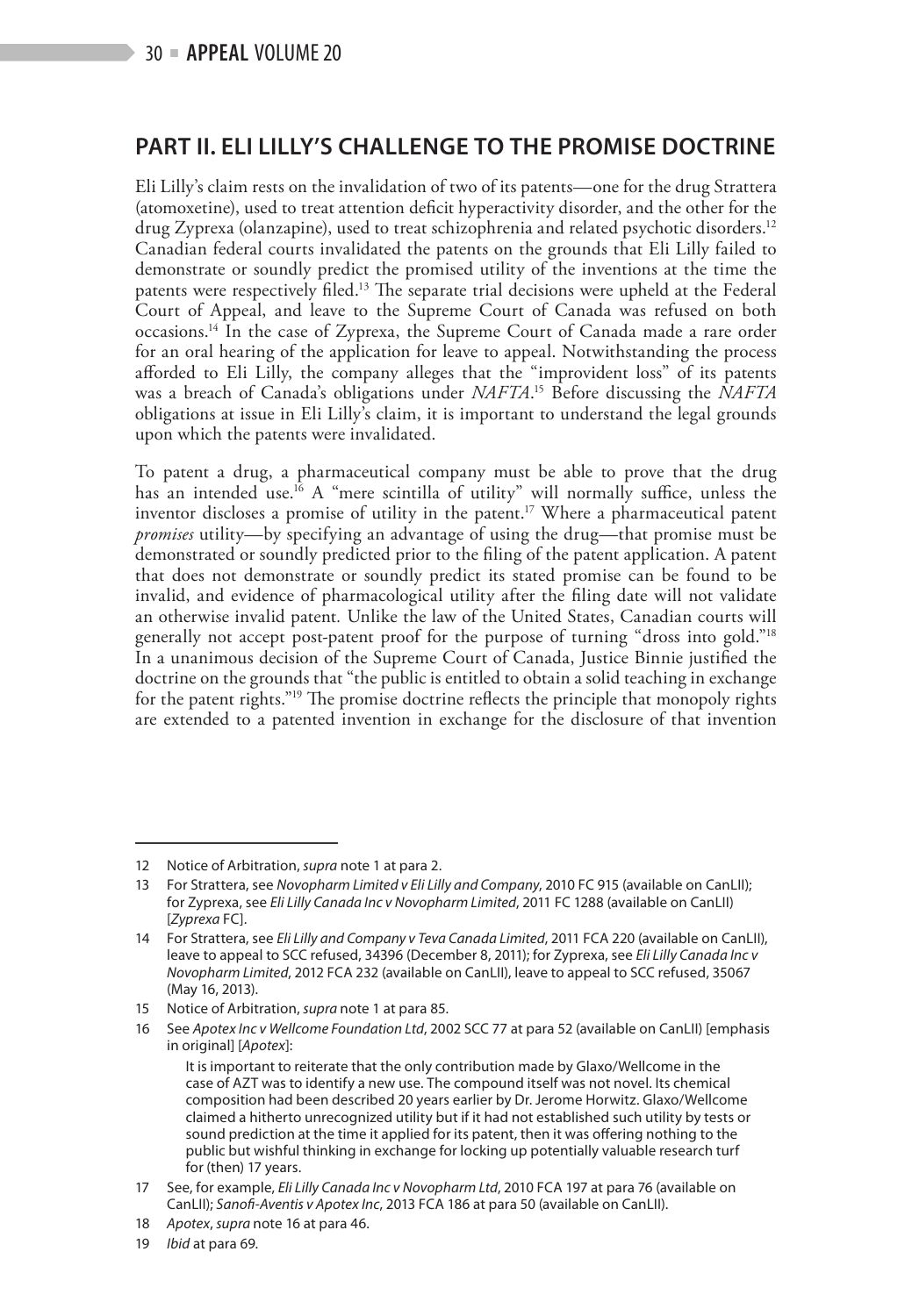to the public.<sup>20</sup> In this respect, patents are seen in Canada as providing both a societal benefit and an incentive for innovation. The standards required for patentability novelty, utility, and inventiveness—exist to balance the private interests of the innovator with the interests of the public, including competitors and consumers.

The promise doctrine is particularly relevant in the context of the pharmaceutical industry, where drug companies often seek patents for "a new use for an old chemical compound."21 Jim Keon, president of the Canadian Generic Pharmaceutical Association, argues that the doctrine "exists to prevent the grant of speculative patents that overpromise and under-deliver—both of which are harmful to society and stagnating to innovation."22 Eli Lilly notes that 18 pharmaceutical patents have been invalidated for lack of utility since the promise doctrine emerged as a sword for generic pharmaceutical companies to challenge brand-name patents.23 Many of those patents were for new uses of existing drugs.24 From the perspective of generic pharmaceutical companies, the promise doctrine is a judicially crafted response to the problem of "early speculative" and shotgun patenting on behalf of brand-name companies, who are alleged to abuse lax patentability standards in the hopes that at least some of their dross turns to gold in the future.25 Ironically, however, it is the gold that is invalidated, as generic pharmaceutical companies only have incentive to seek the invalidation of patents that prove to be medically and commercially successful, as Strattera and Zyprexa exemplify.

According to Eli Lilly, Canada is the only jurisdiction in the world that invalidated the patents on the basis of inutility.26 John Lechleiter, Eli Lilly's chairman, president, and chief executive officer, has gone so far as to state that the utility standard set by the Canadian courts "makes successful acquisition and maintenance of a patent on an

<sup>20</sup> As Canada submits, "[d]isclosure to the public is at the heart of the patent bargain, as it allows others to study and build upon existing inventions, avoid duplicative research, and properly use the invention once the monopoly expires. [...] Patent systems around the world are founded on this same bargain": *Eli Lilly and Company v The Government of Canada*, Statement of Defence of the Government of Canada (30 June 2014) UNCT-14-2 (NAFTA/UNCITRAL) at para 13 [Statement of Defence]. Eli Lilly agrees with this point, recognizing that in exchange for monopoly rights, "the inventor must disclose its invention to the public by adequately describing it in the patent application": *Eli Lilly and Company v The Government of Canada*, Claimant's Memorial (29 September 2014) UNCT-14-2 (NAFTA/UNCITRAL) at para 27 [Claimant's Memorial].

<sup>21</sup> *Apotex*, *supra* note 16 at para 46.

<sup>22</sup> Jim Keon, "Canada's Patent Laws Promote Genuine Medical Innovation", *Canadian Generic Pharmaceutical Association* (23 September 2013) online: <http://www.canadiangenerics.ca/en/ news/sep\_23\_13.asp>.

<sup>23</sup> Notice of Arbitration, *supra* note 1 at paras 11, 66. In its Claimant's Memorial, *supra* note 20 at para 3, Eli Lilly submits that the Canadian federal courts have invalidated a pharmaceutical patent on the grounds of nonutility a total of 23 times over the past nine years.

<sup>24</sup> Other patents, like the one for Zyprexa, were for compound(s) selected from a pre-existing patent over a larger group (or genus) of compounds. These are known as selection patents, where "the invention is the discovery of a substantial advantage over the genus compounds": *Zyprexa* FC, *supra* note 13 at para 265.

<sup>25</sup> Keon, *supra* note 22. Canada notes in its Statement of Defence, *supra* note 20 at para 55 that "[Eli Lilly] filed at least ten alternative patent applications for the use of atomoxetine [Strattera] for the treatment of ten other pathologies" and at para 67 that "[Eli Lilly] filed at least 29 other Canadian patent applications relating to olanzapine [Zyprexa], purporting to have invented at least 16 distinct new and surprising uses for the compound". Eli Lilly, in response, notes that "for every drug that succeeds, thousands of compounds have failed": Claimant's Memorial, *supra* note 20 at para 3.

<sup>26</sup> Notice of Arbitration, *supra* note 1 at paras 56, 65. Eli Lilly points out that neither the United States nor the United Kingdom adheres to the promise doctrine, and neither jurisdiction found the Strattera or Zyprexa patents invalid in similar litigation. For Zyprexa, see *Dr Reddy's Laboratories (UK) Ltd v Eli Lilly and Company Ltd*, [2009] EWCA Civ 1362 and *Eli Lilly and Co v Zenith Goldline Pharmaceuticals Inc*, 471 F 3d 1369 (Fed Cir 2006).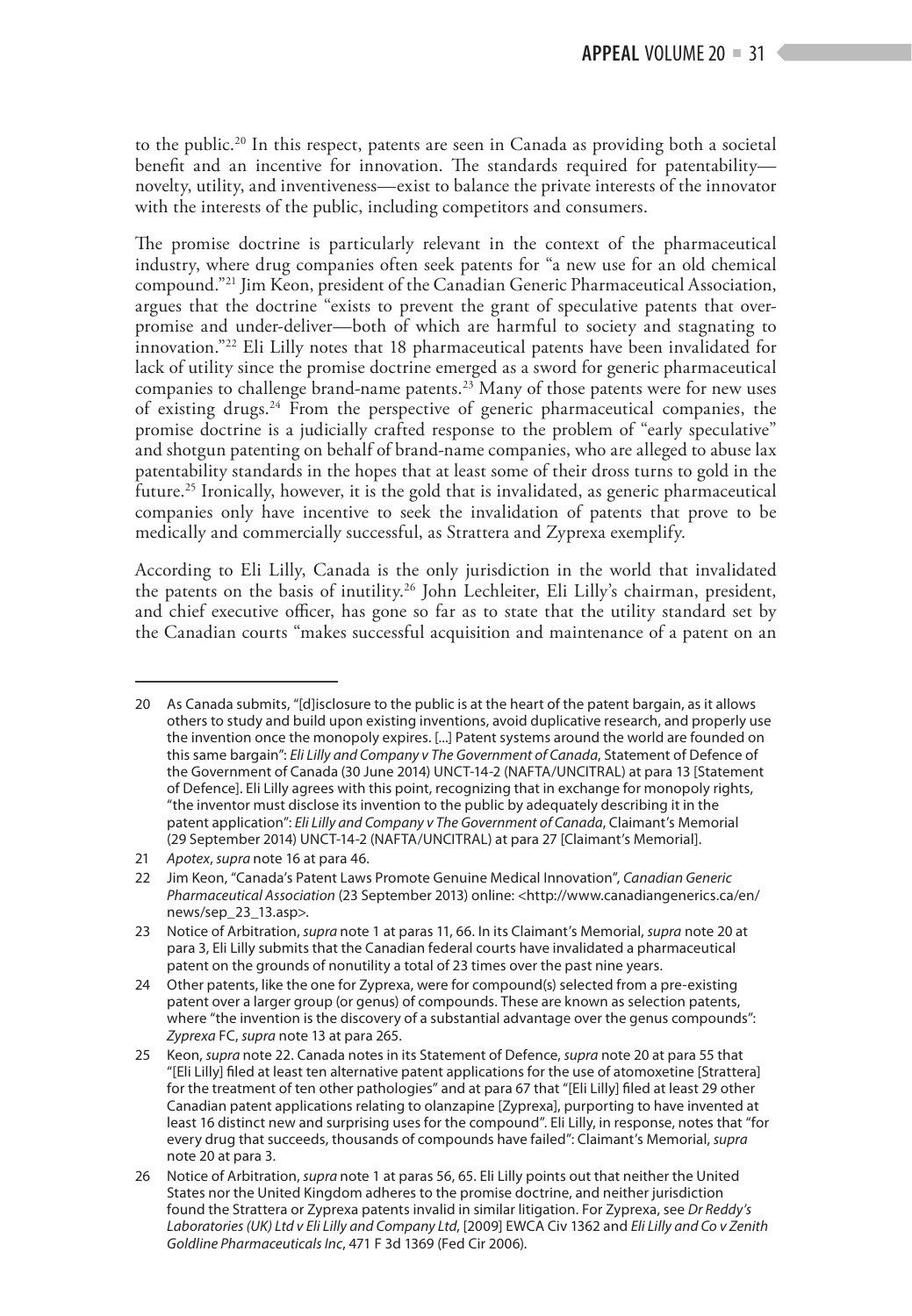innovative new medicine in Canada essentially impossible."27 Moreover, the promise doctrine has attracted criticism from the United States Trade Representative, which has made known its "serious concerns" about the "heightened utility requirements" adopted by the Canadian courts.<sup>28</sup> The high level of intellectual property protection demanded by the United States government reflects the increasing reliance of the American economy on its innovative industries. Eli Lilly is a prime example. It maintains that patent protection is the "lifeblood" of the company.29

Eli Lilly characterizes Canada's actions as a form of foreign free riding, whereby Canadians enjoy the low prices of generic competition while Americans foot the bill for pharmaceutical innovation. Canada, by contrast, views Eli Lilly's claim as the lastditch effort of a disappointed litigant whose claim unduly impinges on Canada's need to navigate its own patent laws and policy landscape. With this context in mind, I now turn to the *NAFTA* claim—that the invalidation of the Strattera and Zyprexa patents on the grounds of inutility breaches two *NAFTA* Chapter 11 obligations: Article 1105, the minimum standard of treatment, and Article 1110, expropriation.

#### **A. Article 1105: Minimum Standard of Treatment**

Eli Lilly alleges that the application of the promise doctrine to its patents, and Canada's failure to rectify the doctrine, violates the minimum standard of treatment guaranteed to foreign investors under *NAFTA* Article 1105. The provision provides that each "Party shall accord to investments of investors of another Party treatment in accordance with international law, including *fair and equitable treatment* and full protection and security".<sup>30</sup> The standard of fair and equitable treatment is included in most trade agreements and pleaded in almost every investor-state arbitration claim.<sup>31</sup> The standard has been held to obligate states to ensure (a) vigilance and protection; (b) due process; (c) lack of arbitrariness and non-discrimination; and (d) transparency and stability, including the protection of legitimate expectations.<sup>32</sup> Eli Lilly's claim rests on the latter three principles—that the federal courts' decisions were "improper and discreditable" and thus lacking in due process; that the promise doctrine was applied "discriminatorily and arbitrarily" to pharmaceutical patents including Strattera and Zyprexa; and that Eli Lilly was entitled to reasonably rely upon the "stability, predictability, and consistency of Canada's legal and business framework", as well as the legitimate expectation that Eli Lilly's patent rights would not be revoked.<sup>33</sup>

*NAFTA* tribunals have considered the scope and interpretation of Article 1105 extensively. In *SD Myers Inc v The Government of Canada* ("*SD Myers*"), the tribunal stated that an infringement of the minimum standard of treatment under Article 1105 occurs only when a foreign investor has been treated "in such an unjust or arbitrary manner that the treatment rises to the level that is unacceptable from the international perspective."<sup>34</sup> The

<sup>27</sup> John Lechleiter, "How Lax Patent Rules In Canada Are Suffocating Life-Saving Innovation", Editorial, *Forbes* (26 August 2013) online: <http://www.forbes.com/sites/ johnlechleiter/2013/08/26/how-lax-patent-rules-in-canada-are-suffocating-life-savinginnovation>.

<sup>28</sup> Demetrios Marantis, Acting United States Trade Representative, Office of the United States Trade Representative, *2013 Special 301 Report* (May 2013) at 46.

<sup>29</sup> Claimant's Memorial, *supra* note 20 at para 25.

<sup>30</sup> *NAFTA*, *supra* note 1, art 1105 [emphasis added].

<sup>31</sup> Katia Yannaca-Small, "Fair and Equitable Treatment Standard: Recent Developments" in August Reinisch, ed, *Standards of Investment Protection* (London: Oxford University Press, 2008) 111 at 112.

<sup>32</sup> *Ibid* at 118.

<sup>33</sup> Notice of Arbitration, *supra* note 1 at paras 80-84; Claimant's Memorial, *supra* note 20 at paras 261-91.

<sup>34</sup> *SD Myers Inc v The Government of Canada*, Partial Award (13 November 2000, NAFTA/UNCITRAL) at para 263 [*SD Myers*].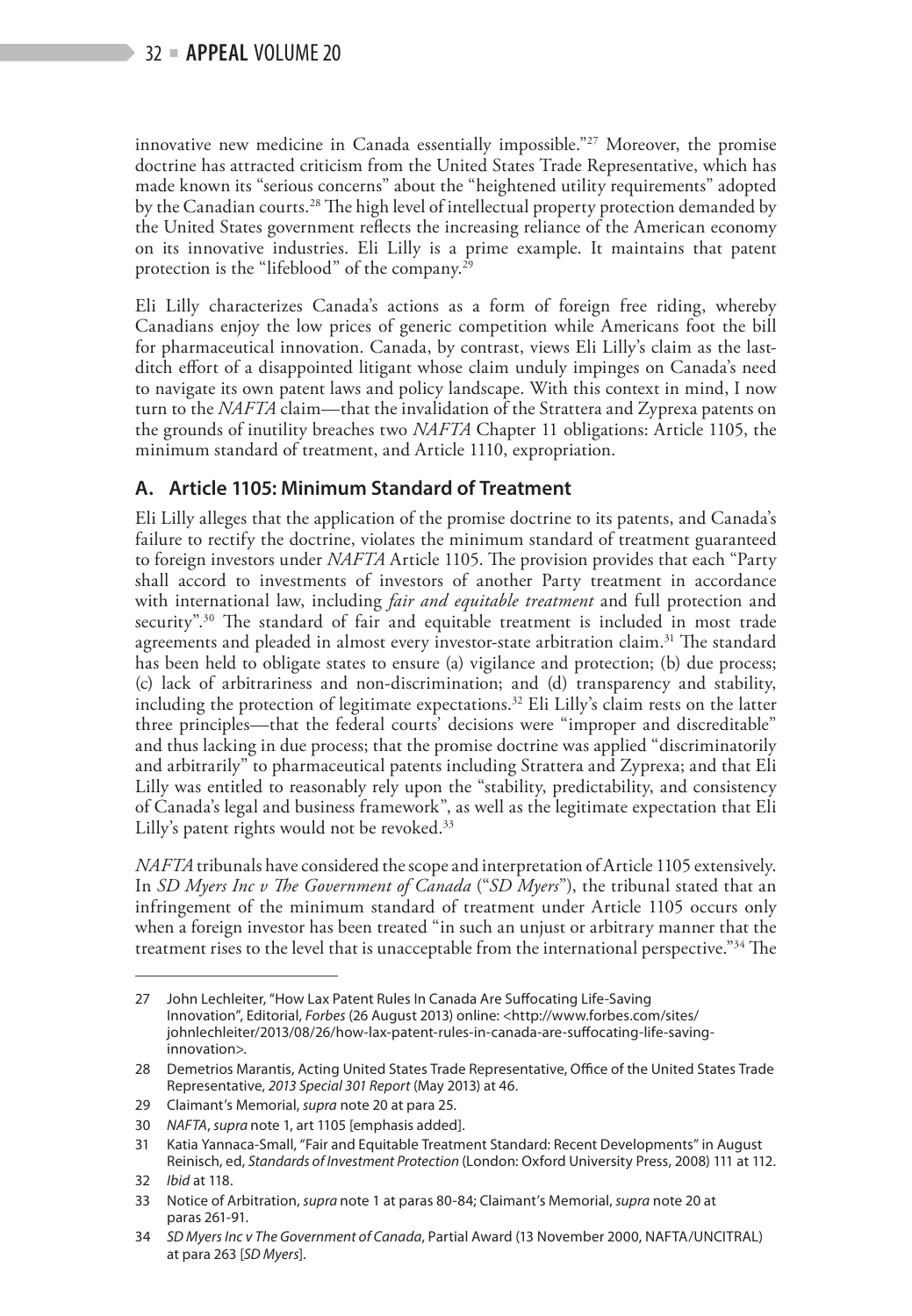tribunal emphasized that the determination must be made with due regard to the "high measure of deference" that international law extends to the right of sovereign states in regulating "matters within their own borders."35 In *Glamis Gold, Ltd v United States of America*, the presiding tribunal stated that conduct that violates Article 1105 must be "sufficiently egregious or shocking—a gross denial of justice, manifest arbitrariness, blatant unfairness, a complete lack of due process, evident discrimination, or a manifest lack of reasons—so as to fall below accepted international standards."36 In *Mondev International Ltd v United States of America*, the tribunal considered the minimum standard of treatment in the context of denial of justice in judicial proceedings:

The test is not whether a particular result is surprising, but whether the shock or surprise occasioned to an impartial tribunal leads, on reflection, to justified concerns as to the judicial propriety of the outcome, bearing in mind on the one hand that international tribunals are not courts of appeal, and on the other hand that Chapter 11 of *NAFTA* (like other treaties for the protection of investments) is intended to provide a real measure of protection. In the end the question is whether, at an international level and having regard to generally accepted standards of the administration of justice, a tribunal can conclude in the light of all the available facts that the impugned decision was clearly improper and discreditable, with the result that the investment has been subjected to unfair and inequitable treatment.<sup>37</sup>

With respect to the legitimate expectations of foreign investors, *NAFTA* tribunals consider whether a host state created reasonable and justifiable expectations that were relied upon by the investor.<sup>38</sup> The justification for the doctrine is that a foreign investor's decision to invest in a particular host state is based on (1) representations made by the host state's government officials and (2) an understanding that the legal structures of the host state will remain stable, transparent, and receptive to their investment activities.<sup>39</sup>

Thus, taken together, the fair and equitable treatment standard protects foreign investors and investments from government measures that are arbitrary, discriminatory, lacking in due process, or in breach of representations reasonably relied upon.<sup>40</sup> The standard is additionally subject to a binding interpretation of the Free Trade Commission ("FTC"), mandating that Article 1105 prescribes the minimum standard of treatment under customary international law, and that "fair and equitable treatment" as set out in the article does not exceed that which is required by customary international law.<sup>41</sup> Further,

<sup>35</sup> *Ibid*.

<sup>36</sup> *Glamis Gold, Ltd v United States of America*, Award (8 June 2009, UNCITRAL) at para 627, cited in Statement of Defence, *supra* note 20 at para 99 (Canada arguing that the threshold set for a violation of the minimum standard of treatment is set extremely high under customary international law).

<sup>37</sup> *Mondev International Ltd v United States of America*, Award (11 October 2002) ARB(AF)-99-2 (NAFTA/ICSID) at para 127 [*Mondev*].

<sup>38</sup> See, for example, *Metalclad Corporation v The United Mexican States*, Award (30 August 2000) ARB(AF)-97-1 (NAFTA/ICSID) at para 99 [*Metalclad*]; see also *International Thunderbird Gaming Corporation v The United Mexican States*, Award (26 January 2000, NAFTA/UNCITRAL) at para 147, finding a breach of fair and equitable treatment "where a Contracting Party's conduct creates reasonable and justifiable expectations on the part of an investor (or investment) to act in reliance on said conduct, such that a failure by the NAFTA party to honour those expectations could cause the investor (or investment) to suffer damages."

<sup>39</sup> *Ibid*.

<sup>40</sup> *Waste Management, Inc v United Mexican States*, Award (30 April 2004) ARB(AF)-00-3 (NAFTA/ ICSID) at para 98 [*Waste Management*].

<sup>41</sup> NAFTA Free Trade Commission, *Notes of Interpretation of Certain Chapter 11 Provisions* (31 July 2001), online: <http://www.international.gc.ca/trade-agreements-accords-commerciaux/topicsdomaines/disp-diff/NAFTA-Interpr.aspx>.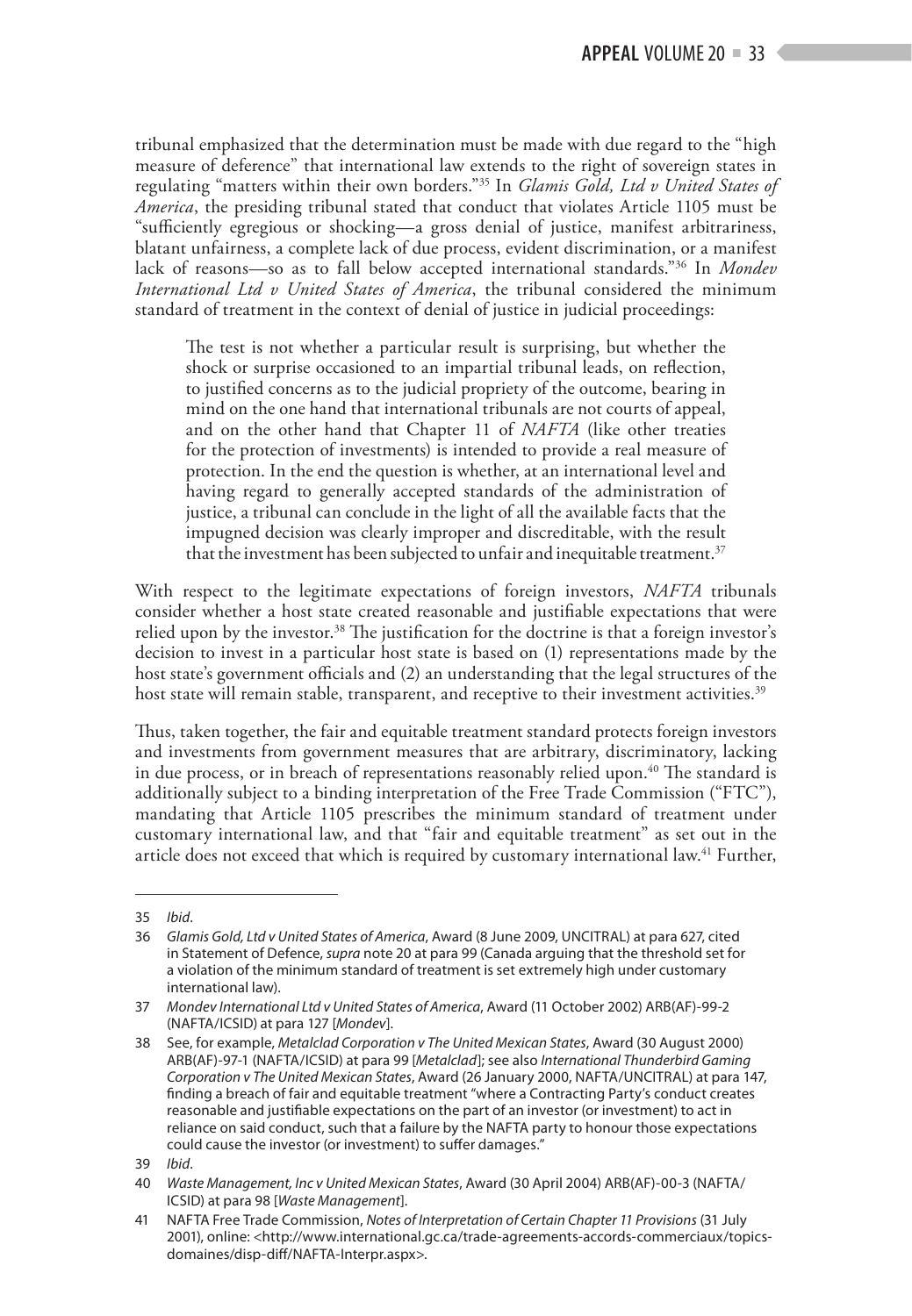the FTC interpretation mandates that a breach of a separate international agreement or another provision of *NAFTA*, such as the intellectual property provisions of Chapter 17, does not establish a breach of the minimum standard of treatment under Article 1105.<sup>42</sup>

The question is thus whether the common law promise doctrine and its application to Eli Lilly's patents constitute unfair and inequitable treatment to such an extent that they violate the minimum standard of treatment under customary international law. To support the argument that Canada's measures were arbitrary, discriminatory, lacking in due process, and contrary to Eli Lilly's legitimate expectations, Eli Lilly cites Canada's international obligations, including the World Trade Organization *Agreement on Trade-Related Aspects of Intellectual Property Rights* ("*TRIPS*")<sup>43</sup> and the intellectual property protections enshrined in *NAFTA* Chapter 17. Article 27.1 of *TRIPS* provides that "patents shall be available for any inventions, whether products or processes, in all fields of technology, provided that they are new, involve an inventive step and are capable of industrial application."44 *NAFTA* Article 1709(1), which was based on a draft of the *TRIPS* agreement,<sup>45</sup> similarly states as follows:

[E]ach Party shall make patents available for any inventions, whether products or processes, in all fields of technology, provided that such inventions are new, result from an inventive step and are capable of industrial application. For purposes of this Article, a Party may deem the terms 'inventive step' and 'capable of industrial application' to be synonymous with the terms 'non-obvious' and 'useful', respectively.<sup>46</sup>

Eli Lilly argues that the meaning of "capable of industrial application" or "useful" should be determined by reference to the patent laws of the United States and Europe, as the laws of these jurisdictions formed the basis for the language used in both *NAFTA* Article 1709(1) and *TRIPS* Article 27(1).47

Eli Lilly's argument, if accepted, effectively denies the interpretation of Canadian legislation in accordance with Canadian law, and runs afoul of the principle—as espoused in *SD Myers*—that a high measure of deference ought to be extended to domestic authorities in regulating matters within their own borders.<sup>48</sup> Within Canada's borders, patent laws find their source in legislation, subordinate regulations, and common law jurisprudence. The *Patent Act* defines an invention as any new and useful "art, process, machine, manufacture or composition of matter" or any new and useful improvement thereof.49 This definition is consistent with *TRIPS* and *NAFTA*. 50 While the patent laws of the United States and Europe may be of some help in determining the normative content of this definition, domestic courts and administrative decision-makers must

<sup>42</sup> *Ibid.*

<sup>43</sup> *Agreement on Trade-Related Aspects of Intellectual Property Rights,* Annex IC of the *Marrakesh Agreement establishing the World Trade Organization*, 15 April 1994, 1869 UNTS 299, 33 ILM 1197 (signed in Marrakesh, Morocco) [*TRIPS*]*.*

<sup>44</sup> *Ibid*, art 27.1.

<sup>45</sup> See *Canada – Patent Protection of Pharmaceutical Products (Complaint by the European Communities and their Member States)* (2000) WTO Doc WT/DS114/R at para 4.6 and n 29, cited in *Eli Lilly and Company v The Government of Canada*, Notice of Intent to Submit an Arbitration Under *NAFTA* Chapter 11 (7 November 2012) UNCT-14-2 (NAFTA/UNCITRAL) at para 10 [Notice of Intent]; also cited in Notice of Arbitration, *supra* note 1 at para 42.

<sup>46</sup> *NAFTA*, *supra* note 1, art 1709(1).

<sup>47</sup> Notice of Intent, *supra* note 45 at para 10.

<sup>48</sup> *SD Myers*, *supra* note 34 at para 263.

<sup>49</sup> *Patent Act*, RSC 1985, c P-4, s 1.

<sup>50</sup> According to Canada, "[*TRIPS*] left ample room for national variations and approaches to substantive patent issues": Statement of Defence, *supra* note 20 at para 91.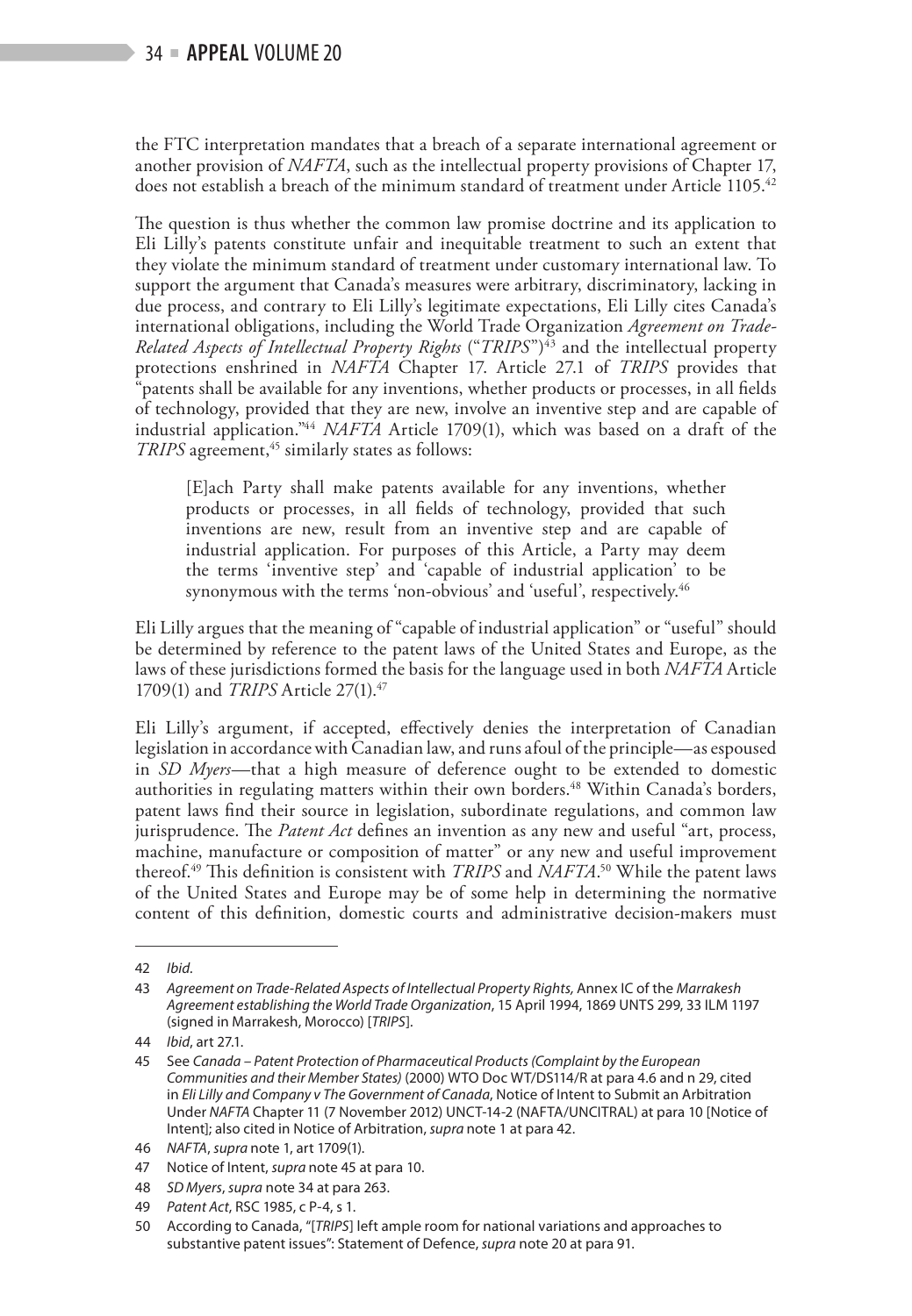interpret and apply patentability standards on a case-by-case basis in accordance with Canadian law. The United Nations Conference on Trade and Development has stated that Article 27.1 of the *TRIPS* Agreement

sets up the criteria of patentability, without however harmonizing the way in which they have to be implemented. Thus, Members have considerable leeway in applying those three criteria (novelty, inventive step and industrial applicability). $51$ 

Notwithstanding this flexibility, Eli Lilly argues that Canada must adopt a harmonized meaning of utility that is more particular than the broad definitions under *TRIPS* and *NAFTA*. Canadian courts are not bound to interpret the broad patentability standards of *TRIPS* and *NAFTA* in accordance with European and American patent law. They are, however, bound to interpret standards of patentability in accordance with Canadian law. For this reason, Eli Lilly's argument that it had a legitimate expectation that Canadian law would abide by the company's preferred interpretation of patentability standards is untenable. On the contrary, a foreign investor reasonably and legitimately expects that its investment will be subject to the legal system of its host state and the domestic laws therein.

While domestic law as applied to foreign investors should not breach minimum standards of customary international law, the minimum standard should not be equated with the preferred laws of other legal systems. Domestic measures will breach the minimum standard if they display "a wilful disregard of due process of law, ... which shocks, or at least surprises, a sense of judicial propriety"52 or "unreasonably depart from the principles of justice recognized by the principal legal systems of the world".<sup>53</sup> Like any legal rule, the promise doctrine is not immune from critique. However, it is not enough for an investor-state tribunal to believe that a court decision is wrong under the laws of the relevant domestic legal system.<sup>54</sup> To establish a breach of the minimum standard of treatment, the decisions must be "grossly unfair or inequitable under the customary international law standard of treatment".<sup>55</sup> To hold otherwise, a tribunal would be encroaching on domestic appellate jurisdiction. As Canada points out, tribunals have "repeatedly emphasized" that they do not serve the function of *de facto* Courts of Appeal.<sup>56</sup> In this case, the promise doctrine was developed, clarified, and approved by Canada's highest judicial body. The federal courts applied the doctrine to Eli Lilly's patents following the due process of a full adversarial trial, and these decisions were reviewed by appellate bodies. In this regard, the interpretation and application of the promise doctrine presents no unreasonable departure from principles of justice. While the doctrine may be different from the standard of patent usefulness in other legal systems, it falls within the internationally accepted mandate that domestic authorities apply the criteria of patentability flexibly within their borders.

<sup>51</sup> United Nations Conference on Trade and Development-ICTSD, *Resource Book on TRIPS and Development* (Cambridge: Cambridge University Press, 2005) at 358, cited in "Eli Lilly Investor-State Fact Sheet", *Public Citizen* (last updated March 2013) online: <http://www.citizen. org/eli-lilly-investor-state-factsheet>.

<sup>52</sup> *Mondev*, *supra* note 37 at para 127.

<sup>53</sup> Louis B Sohn & RR Baxter, *Harvard Draft Convention on the International Responsibility of States for Injuries to Aliens* (1959), art 8(b), cited in *Mondev*, *supra* note 37.

<sup>54</sup> *ADF Group Inc v United States of America*, Award (9 January 2003) ARB(AF)-00-1 (ICSID) at para 190 [*ADF Group Inc*], cited in Statement of Defence, *supra* note 20 at para 98.

<sup>55</sup> *ADF Group Inc*, *supra* note 54 at para 190.

<sup>56</sup> *Ibid*, citing, for example, *Mondev*, *supra* note 37 at para 136; *Robert Azinan and others v United Mexican States*, Award (1 November 1999) ARB(AF)-97-2 (ICSID) at para 99; *SD Myers*, *supra* note 34 at para 261; see also Statement of Defence, *supra* note 20 at para 99.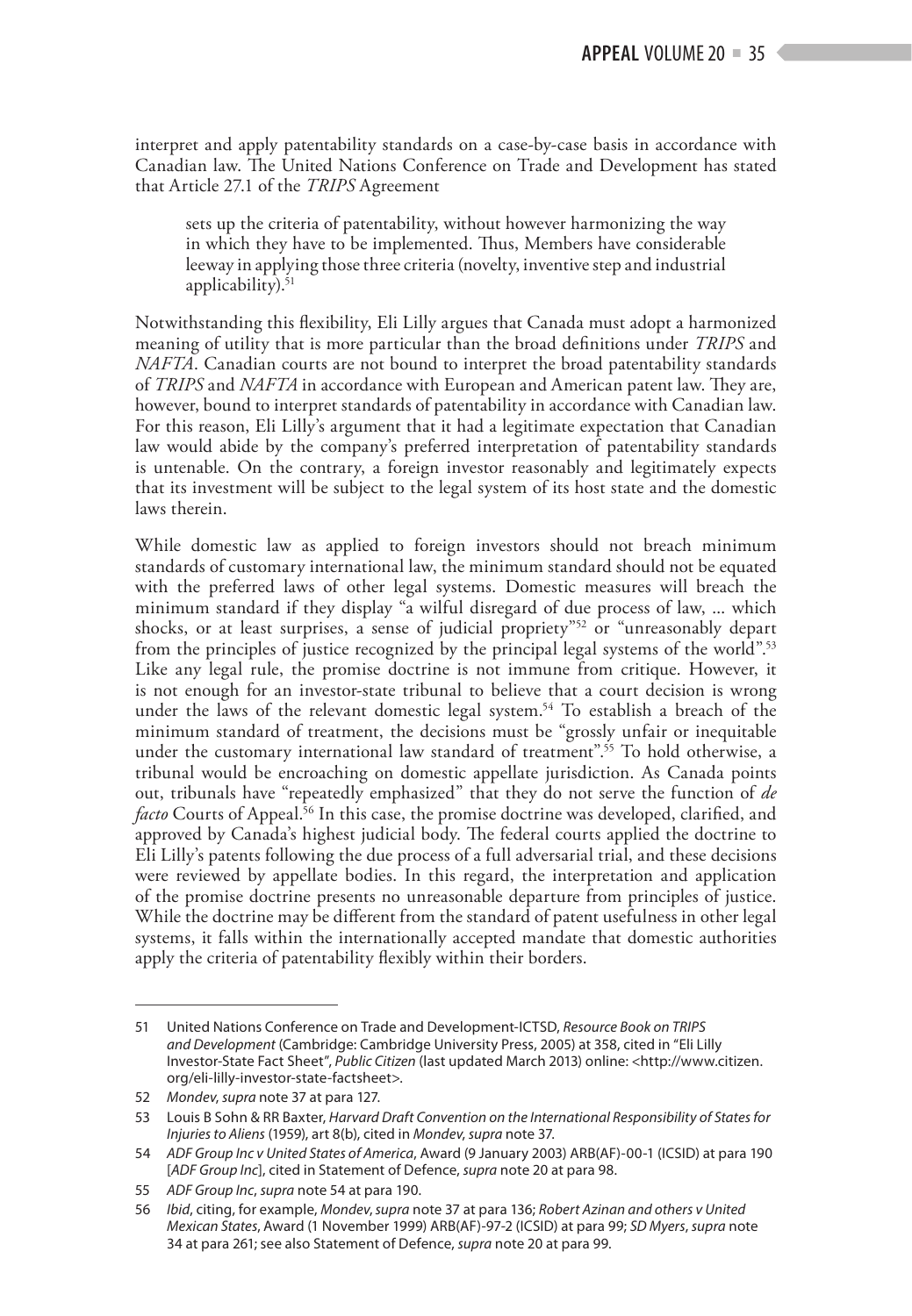Further, it is reasonable for a foreign investor to expect that domestic law, particularly in a common law jurisdiction, is subject to clarification and development, and that prevailing law will apply to investment activities, foreign or otherwise. Patents themselves are subject to contestation, and some disputes will lead to invalidation whereas other disputes will lead to validation.57 By nature, the case-by-case determination of patent validity will lead to different outcomes. Such outcomes are not necessarily arbitrary or discriminatory, but a natural and necessary consequence of the judicial system. Canadian courts must formulate and apply legal rules as is necessary to fairly and justly resolve the particular dispute before them. For all these reasons, the claim that Canada breached the minimum standard of treatment owed to Eli Lilly cannot be reasonably sustained.

#### **B. Article 1110: Expropriation**

Eli Lilly also claims that Canada directly or indirectly expropriated the rights conferred by the Strattera and Zyprexa patents. The determination of what constitutes an expropriatory measure is contentious. Some commentators have suggested that the streams of jurisprudence on the doctrine of expropriation are "at best incoherent" in both international and national law.<sup>58</sup> This incoherence leads to considerable uncertainty in the adjudication of expropriation claims. Whether a claimant will succeed in arguing that a particular government measure constitutes expropriation turns not only on the substantive principles of the law of expropriation, but also on the particular doctrinal position of the individual tribunal members deciding the dispute, as gleaned from their previous writings and awards.59

Despite the lack of predictability on the law of expropriation, it is generally accepted that arbitral awards have widened the basis upon which foreign investors may claim expropriatory conduct by a host state.<sup>60</sup> Further, the expansive wording of *NAFTA* Article 1110 contemplates various forms of domestic regulatory control that can deprive a foreign investor of their assets:

1. No Party may directly or indirectly nationalize or expropriate an investment of an investor of another Party in its territory or take a measure tantamount to nationalization or expropriation of such an investment ('expropriation'), except:

(a) for a public purpose;

(b) on a non-discriminatory basis;

(c) in accordance with due process of law and Article 1105(1); and

(d) on payment of compensation [...].

<sup>57</sup> Canada argues that the "reasonable understanding of a rational actor" is "well aware that initial patent grants" are "only presumptively valid" and "subject to court review": Statement of Defence, *supra* note 20 at para 104. It further argues that that "[u]nder Canadian law, an initial patent grant is always made subject to invalidation by the Federal Court, the ultimate arbiter of patent validity and the authoritative interpreter of *Patent Act* requirements": *ibid* at para 43.

<sup>58</sup> Campbell McLachlan, Laurence Shore & Matthew Weininger, *International Investment Arbitration: Substantive Principles* (Oxford: Oxford University Press, 2007) at 8.03, citing Rosalyn Higgins, "The Taking Of Property by the State: Recent Developments in International Law" (1982) 176 *Recueil des Courts* 259 at 268.

<sup>59</sup> McLachlan, Shore & Weininger, *supra* note 58 at 8.06.

<sup>60</sup> *Ibid* at 8.05.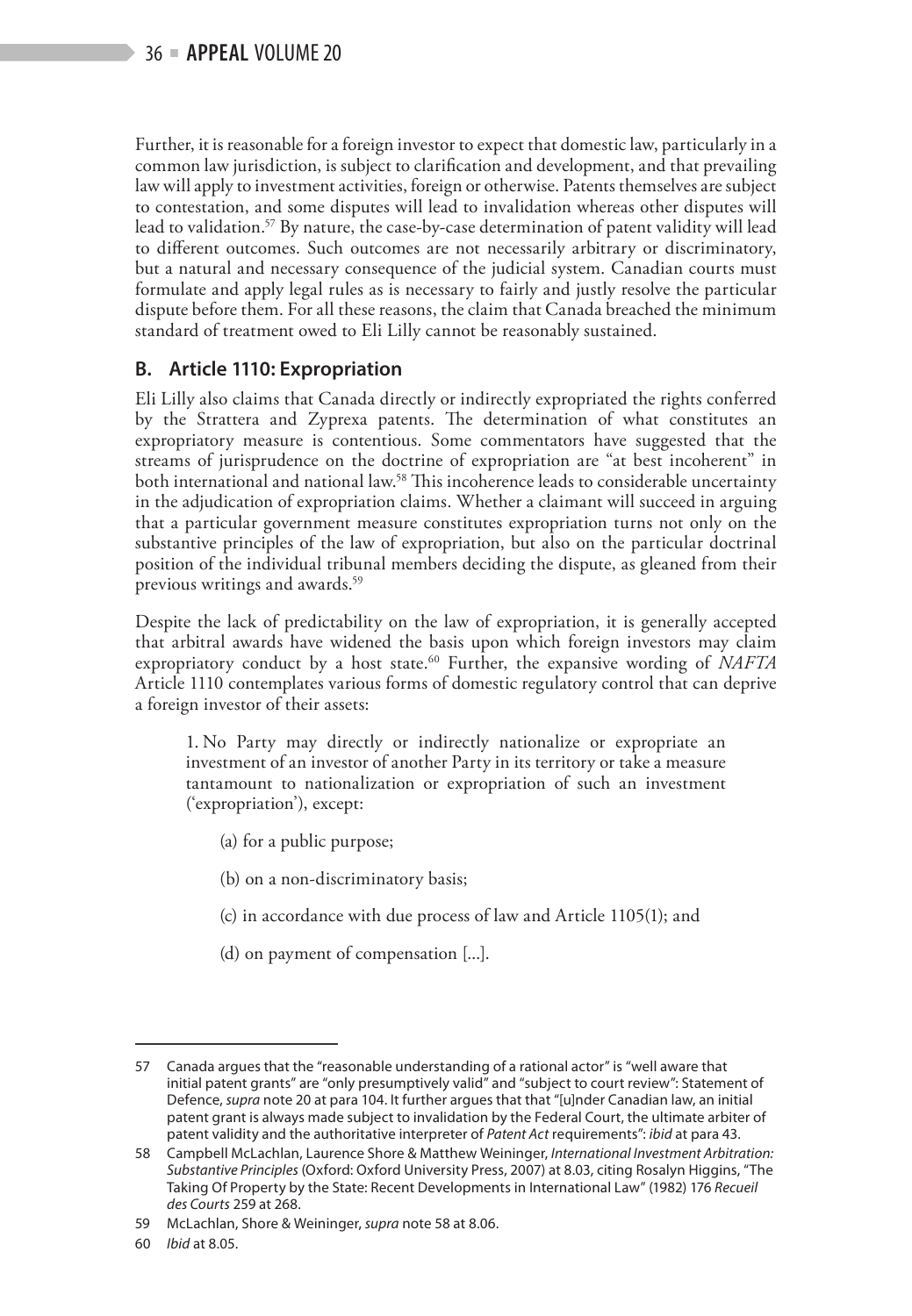In *Waste Management, Inc v The United Mexican States*, the *NAFTA* tribunal clarified the distinction between expropriation and a measure tantamount to expropriation in Article 1110, finding that the latter requires "no actual, transfer, taking or loss of property by any person or entity."61 A measure tantamount to expropriation need only render the ownership of the foreign investor's property ineffective or irrelevant.<sup>62</sup> Perhaps the broadest conception of expropriation was found in *Metalclad Corporation v The United Mexican States* ("*Metalclad*"), where the tribunal stated that expropriation under Article 1110 included

covert or incidental interference with the use of property which has the effect of depriving the owner, in whole or in significant part, of the use or reasonably-to-be-expected economic benefit of property even if not necessarily to the obvious benefit of the host State.<sup>63</sup>

On judicial review of the *Metalclad* decision, Justice Tysoe of the Supreme Court of British Columbia found that the definition was "extremely broad" and would encompass, for example, "legitimate rezoning of property by a municipality or other zoning authority."<sup>64</sup> Indeed, this extremely broad definition would also seem to encompass the determination of patent validity by a federal court. It is undisputed that there must be something more to this definition, and Eli Lilly readily concedes that a state may revoke a patent, provided it does not violate a rule of international law in doing so.<sup>65</sup>

With respect to the limits of the expropriation and compensation provision, Article 1110(7) provides that Article 1110 does not apply "to the revocation, limitation or creation of intellectual property rights, to the extent that such issuance, revocation, limitation or creation is consistent with [Chapter 17]."66 Accordingly, for Eli Lilly's expropriation claim to succeed, the promise doctrine as applied by the federal courts to the Strattera and Zyprexa patents must be *inconsistent* with *NAFTA* Chapter 17, the chapter governing intellectual property. Eli Lilly argues that the invalidation of its patents was unfair and "contrary to recognized principles for the protection of intellectual property"; $67$ therefore, Eli Lilly alleges that the failure of Canada to adequately protect the company's intellectual property rights is inconsistent with Chapter 17.

The problem with Eli Lilly's argument is that Chapter 17 in *NAFTA* is of considerable generality, contemplating both the need for robust intellectual property protections as well as the right of state regulatory autonomy. This generality is exemplified in the principle provision at issue in Eli Lilly's claim, Article 1709(1), which leaves "capable of industrial application" undefined as a patent standard, except to say that it is synonymous

<sup>61</sup> *Waste Management*, *supra* note 40 at para 143.

<sup>62</sup> Conversely, see *Feldman v United Mexican States*, Award (16 December 2002) ARB(AF)-99-1 (NAFTA/ICSID), another *NAFTA* dispute where the tribunal stated that indirect expropriation and measures tantamount to expropriation are functionally equivalent.

<sup>63</sup> *Metalclad*, *supra* note 38 at para 103.

<sup>64</sup> *United Mexican States v Metalclad Corp*, 2001 BCSC 664 at para 99 (available on CanLII).

<sup>65</sup> Claimant's Memorial, *supra* note 20 at para 15.

<sup>66</sup> *NAFTA*, *supra* note 1, art 1110(7). Canada argues that the tribunal has no jurisdiction over any alleged violations in Canada's international intellectual property obligations under *TRIPS* or *NAFTA* Chapter 17: Statement of Defence, *supra* note 20 at para 84.

<sup>67</sup> Notice of Arbitration, *supra* note 1 at para 78.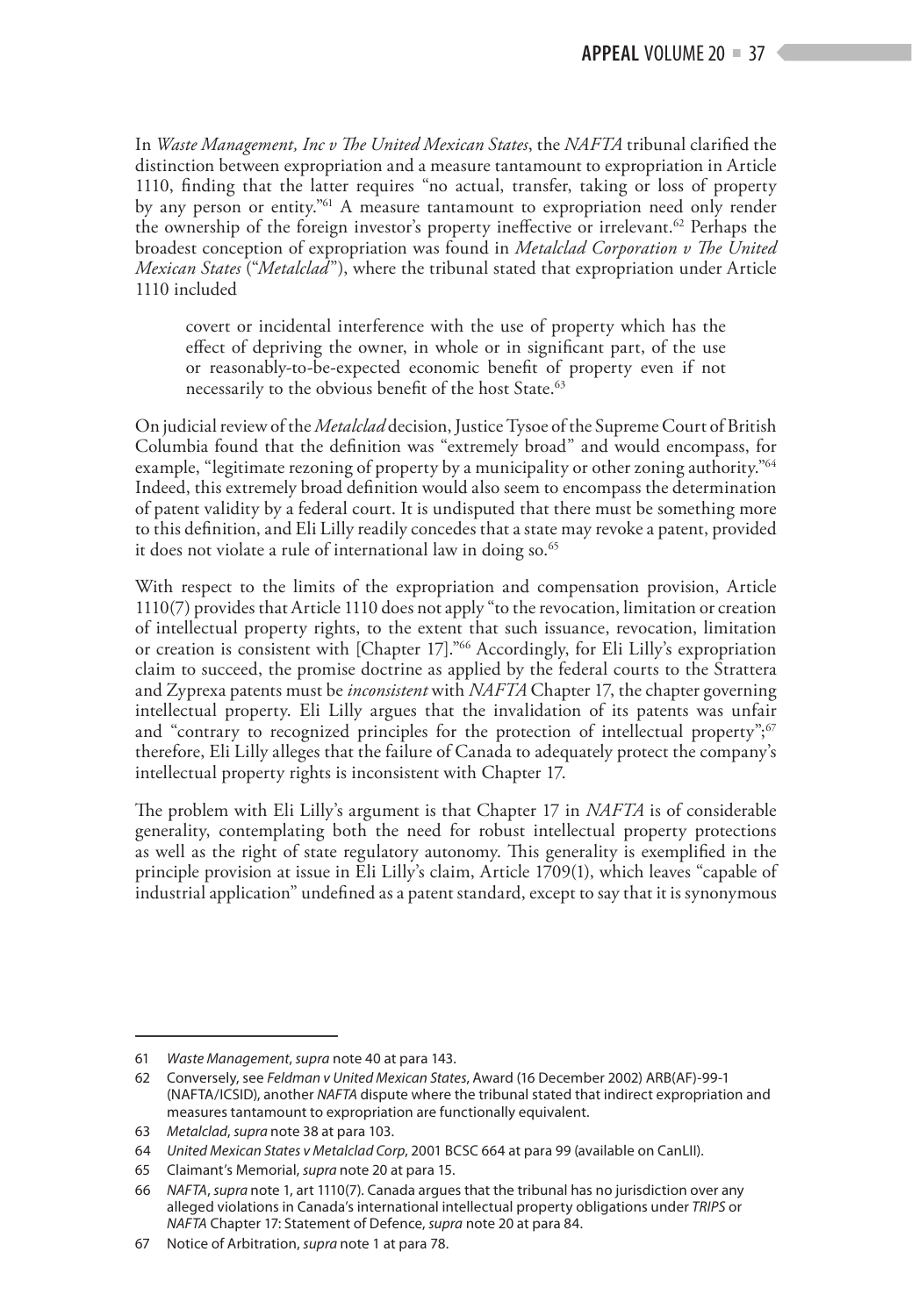#### $38$  = **APPEAL** VOLUME 20

with "usefulness."<sup>68</sup> The substantive standards of patentability, including the concept of utility, were left to domestic legal development and clarification.

Additional provisions in Chapter 17 further support the proposition that the promise doctrine is not inconsistent with the chapter. Article 1709(8) allows a state to revoke a patent when "grounds exist that would have justified a refusal to grant the patent."<sup>69</sup> Arguably, this provision contemplates a state's right to invalidate a patent on the grounds that the patent failed to demonstrate or soundly predict its promised usefulness at the time of filing. At the very least, it affirms that the granting of a patent at first instance is subject to subsequent review and possible revocation. Article 1709(2) provides that states may exclude inventions from patentability in order to "protect human health."70 While it is not suggested that the Strattera and Zyprexa doctrines were invalidated on exclusionary grounds, the fact that *NAFTA* Chapter 17 provides for public policy exceptions adds further indication to the chapter's contemplation of domestic regulatory autonomy. Other examples include Article 1704, which mediates the balance between the intellectual property rights afforded in Chapter 17 and the need for domestic authorities to regulate their internal markets:

Nothing in this Chapter shall prevent a Party from specifying in its domestic law licensing practices or conditions that may in particular cases constitute an abuse of intellectual property rights having an adverse effect on competition in the relevant market. A Party may adopt or maintain, consistent with the other provisions of this Agreement, appropriate measures to prevent or control such practices or conditions.<sup>71</sup>

These examples demonstrate both the breadth and nuance of Chapter 17. They suggest that the promise doctrine is no more inconsistent with Chapter 17 than it is consistent. Chapter 17 establishes a principled framework for a patent regime while leaving a host state with flexibility in the regime's particular domestic implementation. While Eli Lilly argues that Canada has "clearly and substantially redefined utility as contemplated by *NAFTA*",<sup>72</sup> the fact remains that utility was left undefined as a patent standard. Without second-guessing the appropriate interpretation and application of Canadian patent law with respect to this standard, a tribunal has no basis upon which to conclude that Canada's approach to utility is in violation of a rule of international law.

Nevertheless, Eli Lilly cites the introductory provision of Chapter 17—states should provide "adequate and effective protection and enforcement of intellectual property rights, while ensuring that measures to enforce intellectual property rights do not themselves become barriers to legitimate trade"—as the overarching obligation which Canada has breached.<sup>73</sup> While it is true that the protection of intellectual property rights is the core purpose of Chapter 17, it does not necessarily follow that Canada failed to protect intellectual property rights by invalidating Eli Lilly's patents. On the contrary, the patents were invalidated out of a concern for protecting legitimate claims to intellectual property. Lax patentability standards may be just as much a barrier to

<sup>68</sup> *NAFTA*, *supra* note 1, art 1709(1). Notwithstanding, Eli Lilly's argument necessarily implies that utility under *NAFTA* in fact has an "internationally-accepted" meaning: see, for example, Notice of Arbitration, *supra* note 1 at paras 17, 196. Canada, in reply, contends that "as in *TRIPS*, reflecting substantial differences in their respective intellectual property regimes, the *NAFTA* Parties were unable to agree even on common terminology for core concepts of patentability": Statement of Defence, *supra* note 20 at para 88.

<sup>69</sup> *NAFTA*, *supra* note 1, art 1709(8).

<sup>70</sup> *Ibid,* art 1709(2).

<sup>71</sup> *Ibid,* art 1704; see also *TRIPS*, *supra* note 43, art 40.

<sup>72</sup> Claimant's Memorial, *supra* note 20 at para 17.

<sup>73</sup> *NAFTA*, *supra* note 1, art 1701(1); Notice of Arbitration, *supra* note 1 at paras 5, 43.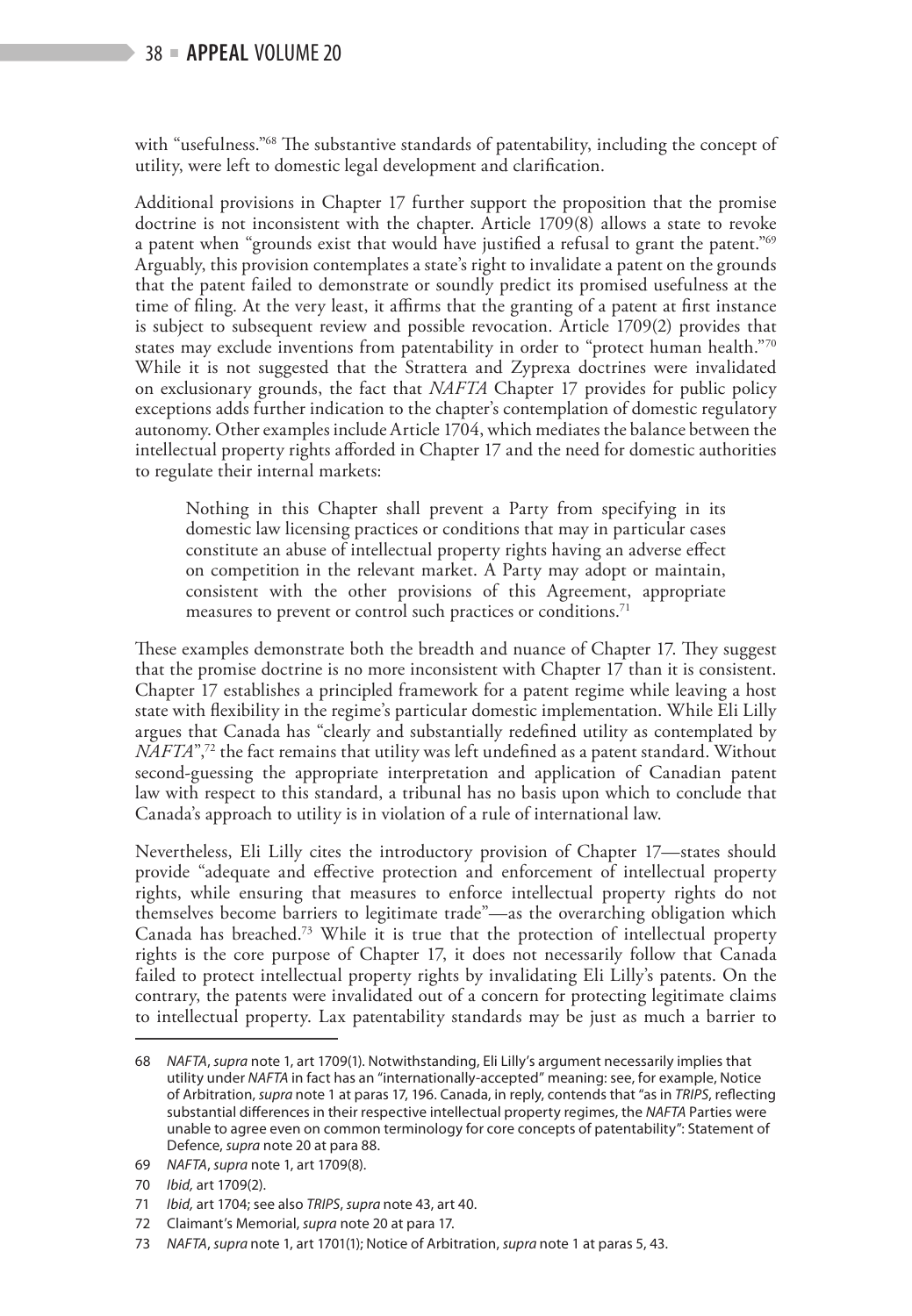legitimate trade as strict patentability standards. Unmeritorious patent holders exercising their monopoly rights may hinder the efforts of legitimate innovators and efficient competitors. As Justice Binnie noted in *Apotex Inc v Wellcome Foundation Ltd*, "[a] policy of patent first and litigate later unfairly puts the onus of proof on the attackers to prove *invalidity*, without the patent owner's ever being put in a position to establish validity."<sup>74</sup> The promise doctrine, which assesses utility on the merits of the patent, is thus consistent with the recognition and enforcement of intellectual property rights.

Finally, Eli Lilly cites the ICSID arbitration award of *Saipem v Bangladesh* ("*Saipem*") for the proposition that "a judicial decision contrary to the host State's treaty obligations is an illegal decision."75 It is argued that because the federal court decisions invalidated Eli Lilly's patents in breach of Chapter 17, the decisions are illegal and thus expropriatory in nature. However, the decisions of the Canadian federal courts are in no way comparable to the impropriety of the Bangladeshi courts in *Saipem*. In *Saipem*, the Bangladeshi national courts failed to recognize and enforce an award of the International Chamber of Commerce, and a subsequently constituted ICSID tribunal found that the conduct of the Bangladeshi courts constituted an "abuse of rights" amounting to an illegal expropriation under Article 5 of the Italy-Bangladesh BIT.<sup>76</sup> The apparent lack of independence and neutrality in the Bangladeshi courts influenced the ICSID tribunal in applying the internationally accepted principle of prohibition of abuse of rights to rectify an otherwise manifestly improper decision. A court exercising its "supervisory jurisdiction for an end which [is] different from that for which it [is] instituted"77 is clearly distinguishable from a court lawfully exercising its statutory mandate and function at common law. The foregoing analysis suggests that the federal courts have exercised their judicial function in a manner consistent with Canada's treaty obligations and consistent within the policy space that such international treaties readily allow. Judicial interpretation of the provisions of Canada's *Patent Act* is both allowable and desirable, and a decision contrary to the financial interests of a foreign investor does not, by itself, amount to an expropriation.

# **PART III. CHILLING EFFECTS**

In addition to the taxpayer burden of a half a billion-dollar award, Eli Lilly's arbitration action may narrow Canada's policy space with respect to pharmaceutical patent rights and constrain domestic control over the country's healthcare system. The threat of costly arbitral awards may cause legislators, judges, and policymakers to think twice about measures that might limit, regulate, or affect the rights of pharmaceutical patentholders. Following a *NAFTA* award in favour of Eli Lilly, federal court judges would likely abandon the promise doctrine altogether, for any subsequent foreign investor could bring suit against Canada if their patent was invalidated on the basis of the doctrine. Thus, notwithstanding the findings of the Federal Court, upheld by the Federal Court of Appeal and undisturbed by the Supreme Court of Canada, a single arbitral award could have the effect of changing Canada's patent laws.

While a *NAFTA* tribunal does not have the authority to render the patents valid under Canadian law, a judgment in favour of Eli Lilly is functionally the same as if Strattera and Zyprexa were valid. Eli Lilly would be entitled to its expected monopoly profits from the drugs, and future patent challenges in Canadian courts would not be subject to Canada's

<sup>74</sup> *Apotex*, *supra* note 16 at para 46.

<sup>75</sup> Notice of Intent, *supra* note 45 at para 92; see *Saipem SPA v The People's Republic of Bangladesh*, Award (30 June 2009) ARB-05-07 (ICSID).

<sup>76</sup> *Ibid* at para 204.

<sup>77</sup> *Ibid* at para 161.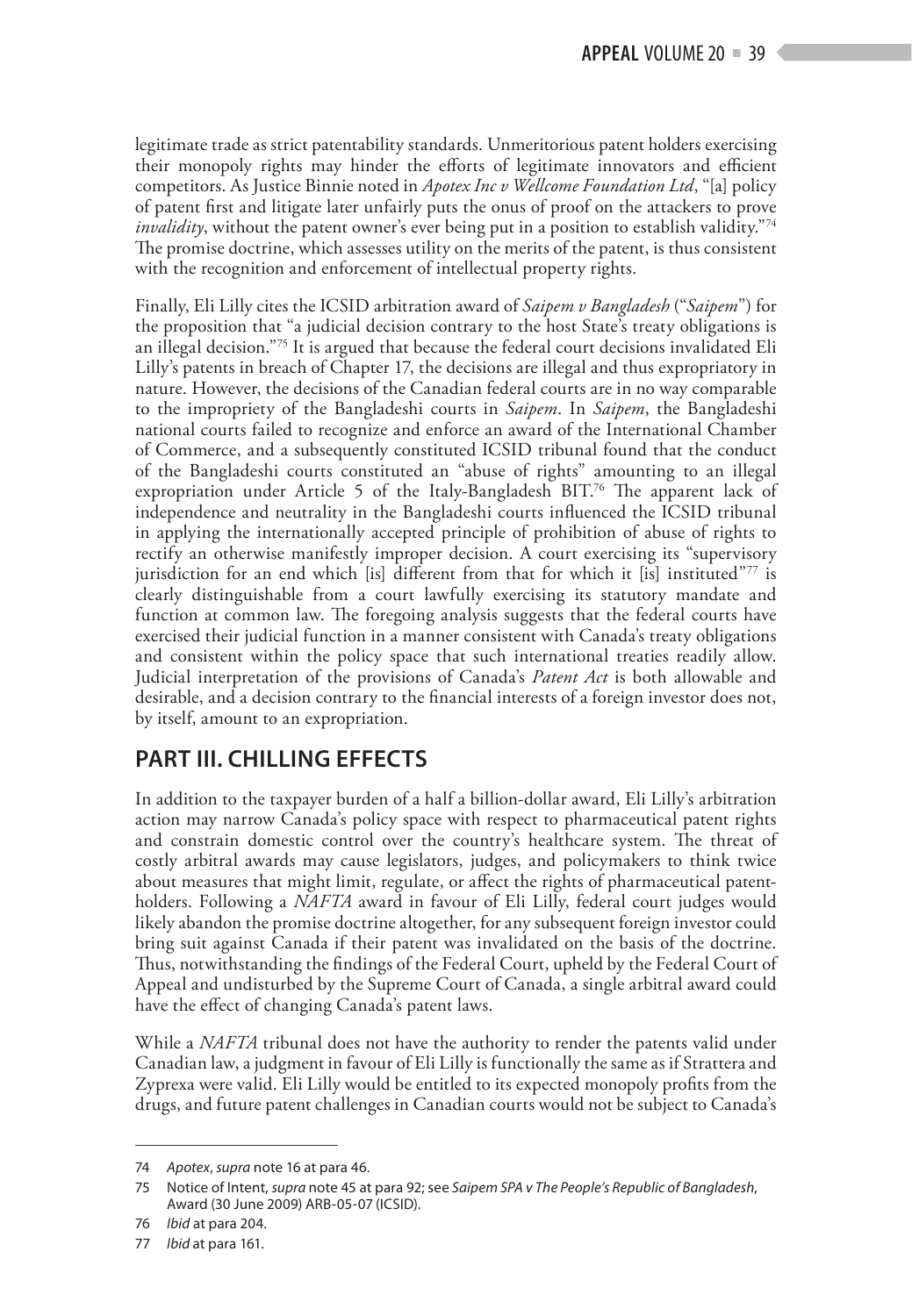promise doctrine. Accordingly, an award would effectively extend the jurisdiction of Eli Lilly's preferred patent laws within Canada's borders. Indeed, the action might open up additional claims, whereby other Canadian courts that deviate from applying the preferred law of a foreign investor may be subject to international challenge.

To be clear, this article does not suggest that foreign investors are never justified in claiming damages against host states. Nor is it suggested that the promise doctrine is necessarily preferable over other interpretations of patent utility. A critique of the actions of Eli Lilly does not depend upon the substantive merits of the promise doctrine, except to the extent I have argued that the doctrine is an appropriate expression of the Canadian common law and not in breach of NAFTA and customary international law, including NAFTA Chapter 17, the minimum standard of treatment, and the provisions against expropriation. Further, this article does not take a position between how the interests of brand name pharmaceutical companies and the interests of generic companies should be balanced, recognizing that both have a role to play in bringing innovative medicines to a competitively efficient and affordable market. Instead, the scope of my argument is that states are required to mediate this balance, and are entitled to a measure of judicial and regulatory sovereignty in doing so. Judicial and regulatory sovereignty is necessary for a host state to effectively attend to the myriad of interests that must be represented, including but not limited to the interests of foreign investors.

Eli Lilly's arbitration claim rests on a rejection of judicial and regulatory sovereignty that is both extreme and without merit. In profiting from its investment in Canada, Eli Lilly is required to comply with Canadian laws, regulations, and court directives. While government measures can and do treat foreign investors unfairly and inequitably, Eli Lilly's loss of two court challenges in fair hearings does not justify using investorstate arbitration for a de facto appeal. Eli Lilly is challenging Canada's legal process not because the process is contrary to international law, but because circumventing the Canadian courts through investor-state arbitration is in the company's interests, Canadian law notwithstanding. Canada, of course, expressly assented to NAFTA, including the dispute resolution provisions of Chapter 11. Even if Eli Lilly's claim is unfounded, affording foreign investors access to investor-state arbitration is a part of the agreement of NAFTA from which Canada also receives benefits. However, investor-state arbitration should not be a conduit by which a foreign investor can reject Canada's legal system for its own corporate objectives.

In addition to Eli Lilly's claim, Canada's conclusion of CETA and engagement with TPP negotiations raises further concerns with respect to expansive patent protections creating barriers to affordable medicines. During CETA negotiations, for example, it was estimated that the proposed lengthening of the period of exclusivity for innovative pharmaceuticals would lead to an annual increase in drugs costs in the range of CDN \$2.8 billion.<sup>78</sup> The government of the Province of Ontario has already indicated that it will demand that the federal government "mitigate the impact" of CETA on Ontario's healthcare sector.79 This comes at a time when healthcare costs are already steadily rising as a result of an aging population. Standard & Poor has warned that Canada will face

<sup>78</sup> Paul Grootendorst & Aidan Hollis, *The Canada-European Union Comprehensive Economic & Trade Agreement: An Economic Impact Assessment of Proposed Pharmaceutical Intellectual Property Provisions*, commissioned by the Canadian Generic Pharmaceutical Association (7 February 2011).

<sup>79</sup> Ontario, Ministry of Economic Development, Trade and Employment, *Statement from the Minister of Economic Development, Trade and Employment on a Trade Deal Between Canada and the European Union* (17 October 2013), online: <http://news.ontario.ca/medt/en/2013/10/statementfrom-the-minister-of-economic-development-trade-and-employment-on-a-trade-dealbetween-can.html>.